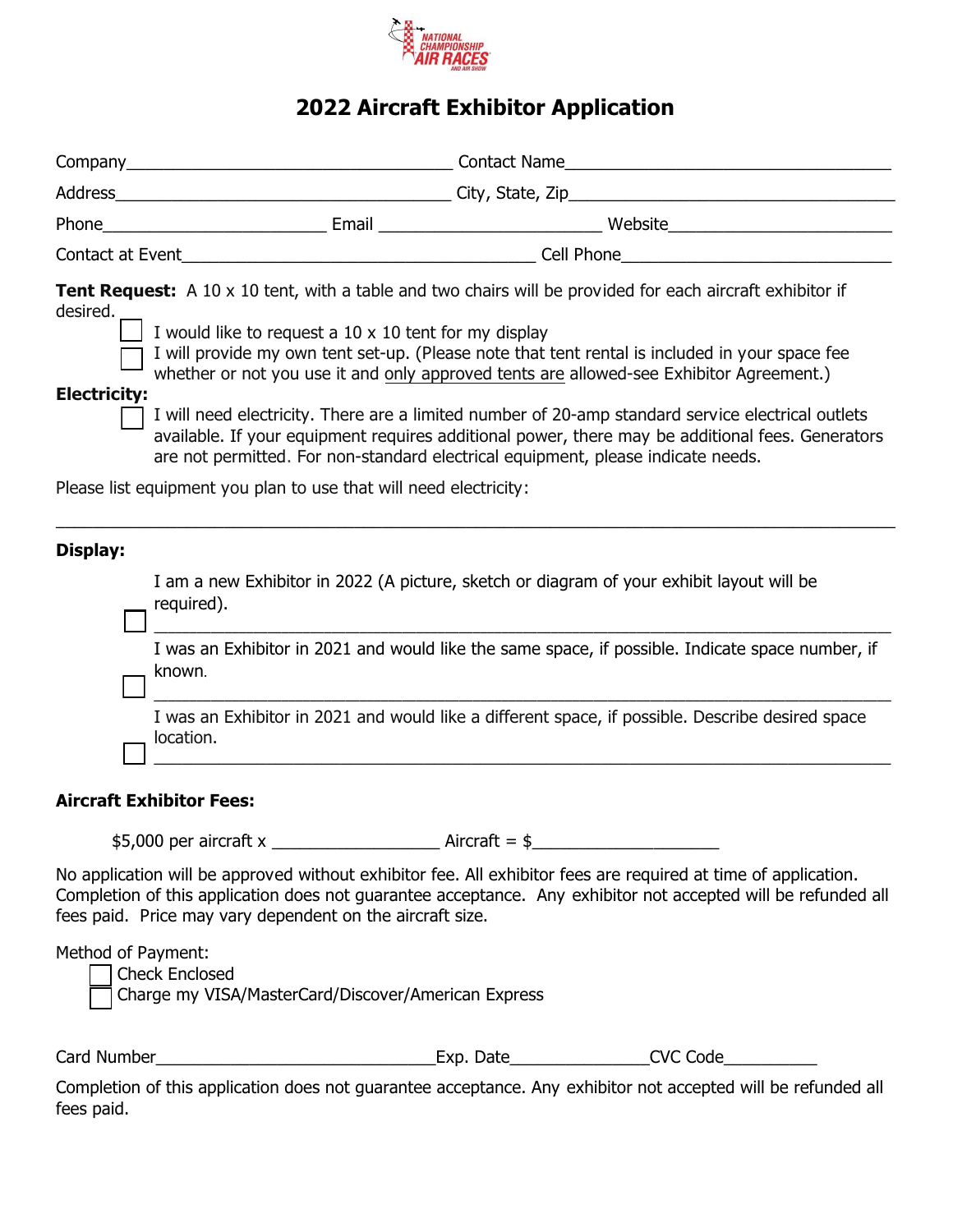## **2022 Aircraft Exhibitor Credential Request Form**

All entrants into the Reno Stead airport will be required to wear/display the appropriate credentials, beginning on Monday, September 12, 2022.

### **The following credentials will be issued:**

**Wristbands:** Used to identify Exhibitors and provide access to their booths for the duration of the event. *Wristbands are non-transferable*. Season wristbands are to be worn by the same person for the duration of the event. If you have different people each day, you may request daily wristbands instead. You will be provided 4 season wristbands per aircraft exhibited. If you need more, you may purchase them discounted at the half price of \$130.00 each.

| <b>Number of Requested Season Wristbands</b> | Daily (Sets of 5, one for each day) |
|----------------------------------------------|-------------------------------------|
|----------------------------------------------|-------------------------------------|

Number Purchased:  $\frac{1}{2}$  x \$130 each = \$ (Circle one: Season or Daily)

**Supply Parking Pass:** Used to gain temporary vehicle access for re-supplying your booth before or after the event each day. Re-supply must be performed before 7 am or after 5 pm. At all other times, vehicles must be parked in the Parking lot. Passes are transferable between vehicles.

**Number of Passes Requested:** 

**Season Exhibitor Parking Permit:** - Provides parking for individuals working in concessions/exhibit booths. *Exhibitor Parking Permits are non-transferable* will be provided 2 per aircraft exhibited. If you need more, you may purchase them at the discounted rate of \$100 each.

Number of additional Permits purchased:  $\frac{X \cdot $100 \text{ each}} = $$ 

**Season RV Parking Permit** - Provides parking in the RARA RV Parking Lot. All camping is dry camping. RV Spots are offered at the discounted rate of \$285 each.

Number of RV Permits purchased:  $X \, \$285 \, \text{each} = \$$ 

#### **Total included for all additional wristbands and permits: \$**

| Method of Payment:<br>Check Enclosed                |           |          |  |  |
|-----------------------------------------------------|-----------|----------|--|--|
| Charge my VISA/MasterCard/Discover/American Express |           |          |  |  |
| Card Number                                         | Exp. Date | CVC Code |  |  |
|                                                     |           |          |  |  |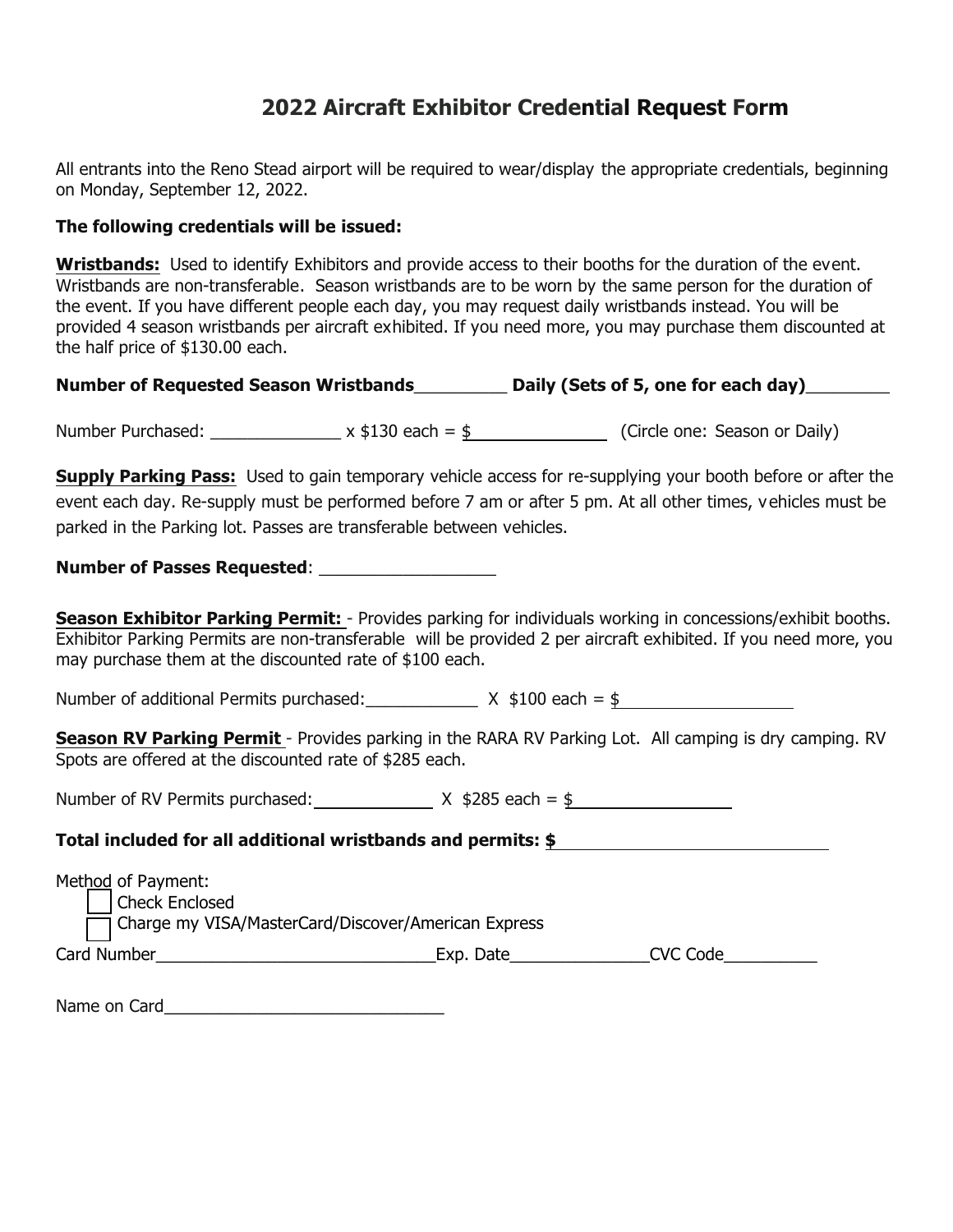

## **2022 Aircraft Exhibitor Agreement**

Upon signing this document, the Reno Air Racing Association, Inc. (RARA), d.b.a. The National Championship Air Races (NCAR), (hereafter known as the Association), grants to your organization the right to exhibit at the National Championship Air Races as per the below listed policies and terms. Please make a copy of the entire application and agreement for you records. This agreement is not binding upon the Association until it has been duly accepted and signed by an authorized officer of the Association. Exhibitors will not be allowed to move into their booth or space without full payment of all fees and submission of all documents as stipulated on the Exhibitor Agreement.

**Aircraft Exhibitor Application** - An Exhibitor application must be completed by July 29, 2022 to reserve the best available space or the space you had last year. We must have all documents (including insurance) by July 29, 2022. We reserve the right to move or reject any Exhibitor who does not have documents to us by this date. Please note that space is limited. Completion of the application does not guarantee an exhibitors acceptance. Any Exhibitor not accepted will be refunded all fees paid.

**Credential Request Form** - Please fill out the *Credential Request Form* included with your Aircraft Exhibitor Application to order the provided/additional credentials and parking permit(s) you will need. No credentials will be given out unless all costs/fees are paid in full and all required documents are on file with the Association.

**Insurance** - A Certificate of Insurance for general liability (minimum of \$1,000,000), naming the Reno Air Racing Association, Inc., dba National Championship Air Races, its Directors, Officials, President and CEO, Employees, Volunteers, Agents, Underwriters and Sponsors, Washoe County, City of Reno, Reno-Tahoe Airport Authority, University of Nevada, Reno as additional insured is MANDATORY. Insurance must be valid from your first day of setup to your tear down date (e.g., Sept. 14 to Sept. 18, 2022.) **The insurance certificate must be received in our office by July 29, 2022, or your space could be moved or your application rejected.**

Please have your insurance company fax the certificate to 775.972.6662, email kharnack@airrace.org or mail it to Reno Air Racing Association, 14501 Mt. Anderson Street, Reno, NV 89506. Please see the Insurance Information Form in the Static Display Paperwork Package for complete details.

**Auto Insurance -** Any vehicle entering the event area (for setup, re-supply and tear down) will need to carry valid Auto Insurance at all times.

**Release of liability***-* The Exhibitor shall be responsible for the exhibit materials, equipment and operation of the booth at their own risk. The Exhibitor agrees to indemnify and hold harmless the Reno Tahoe Airport Authority (RTAA), the Reno Air Racing Association, Inc. (RARA), their officers, agents and employees from any and all claims, causes of action and suits occurring or resulting from any damage, injury, loss to any person or persons including, but not limited to, persons to whom the Exhibitor may be liable under any Worker's Compensation Law and the Exhibitor himself from any loss, damage, cause of action, claims or suits for damages including, but not limited to, loss of property, goods, wares or merchandise, caused by, arising out of, or in any way connected with the exercise by the Exhibitor of the privileges granted herein.

The Association will not be responsible for the safety of the Exhibitors property against theft, fire, accident, or any other destructive cause, or for any injury that may arise to the public in the leased area, or to the Exhibitor or their employees while on the Air Race grounds. All persons who receive credentials will be required to sign a release of liability before credentials are issued.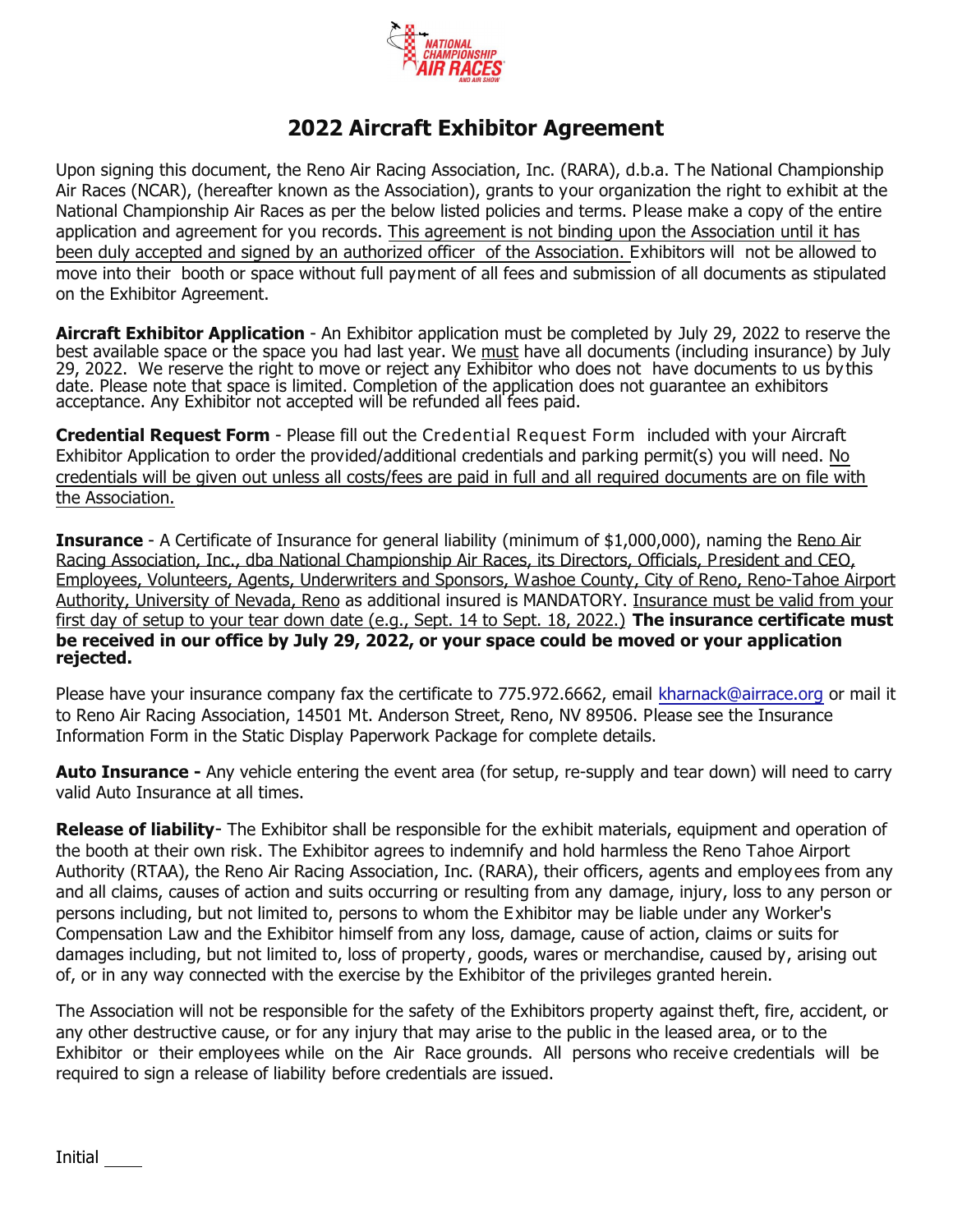## **Air race Dates and Hours**

#### **Exhibitor - Setup Schedule/Arrival**

Aircraft arrival/departure windows will be announced pending the release of the official Air Race Arrival/Departure instructions in August.

**Event Schedule -**The event schedule will be Wednesday, September 14, 2022, through Sunday, September 18, 2022, from 7:30 am to the end of the last race (approximately 5:00 pm) each day. Exhibitors must have at least one person in attendance at their booth at all times during the event schedule. (Please note that the gates open at 7:00 am and if you are re-supplying your booth, you must move your supply vehicle before that time.)

**Exhibitor Space Fee -** The fee for each aircraft exhibited at the National Championship Air Races is \$5,000. Price may vary dependent on aircraft size.

Aircraft Exhibitor fees include 110 volt 20 amp electrical service (if requested on application form), airport permit fees, tent and furniture as indicated above. The tent has 3 sides and a top. *We highly recommend you bring your own tarp and clamps to secure your booth during non-operating hours.* All fees are due at the time of application.

Space requests for trailers should include pop-outs, awnings, free-standing display items and tow vehicle (even if tow vehicle will not be connected to the trailer during the event we need to know the size to allow for maneuver ability into the assigned space).

**Tents, Furniture, Freight Handling, Labor, Carpet-** Tents (3 sides with top) and furniture are provided as per the specifications listed under *Exhibitor Booth Rates* by GNG Logistics. Larger tent configurations are available upon request. Please indicate your booth size requirements on the Exhibitor Application*.*

GNG Logistics is able to provide additional services for you beyond what the Association can provide. If you have requests for additional tables and/or chairs, display racks, carpet, grid wall, etc. or if you need freight handling or labor to setup your booth, contact contact Dana Brown GNG Logistics Reno at 775.473-9223.

The Association will not accept any shipments of freight at our location. If you need to ship freight in, you will need to contact GNG Logistics.

The Association is not responsible, nor will it arrange to provide, movement of freight and any kind of labor for the installation, removal or servicing of any aircraft exhibitor space.

Exhibitors utilizing their own canopies or shade covers must realize this is an outdoor event held in an area of sudden gusting winds. Permission to erect exhibitor owned displays must be reviewed/approved by the Association and displays which cannot be properly secured to withstand high winds will not be erected (I.e.,EZ UP Tents.) Tie down stakes on grass area will require preauthorization and an official RARA personal present during installation. If needed, water barrels will be available to rent at \$10.00 each. Repair of any holes discovered in the field areas will be billed back to the responsible aircraft exhibitor. It will be expensive.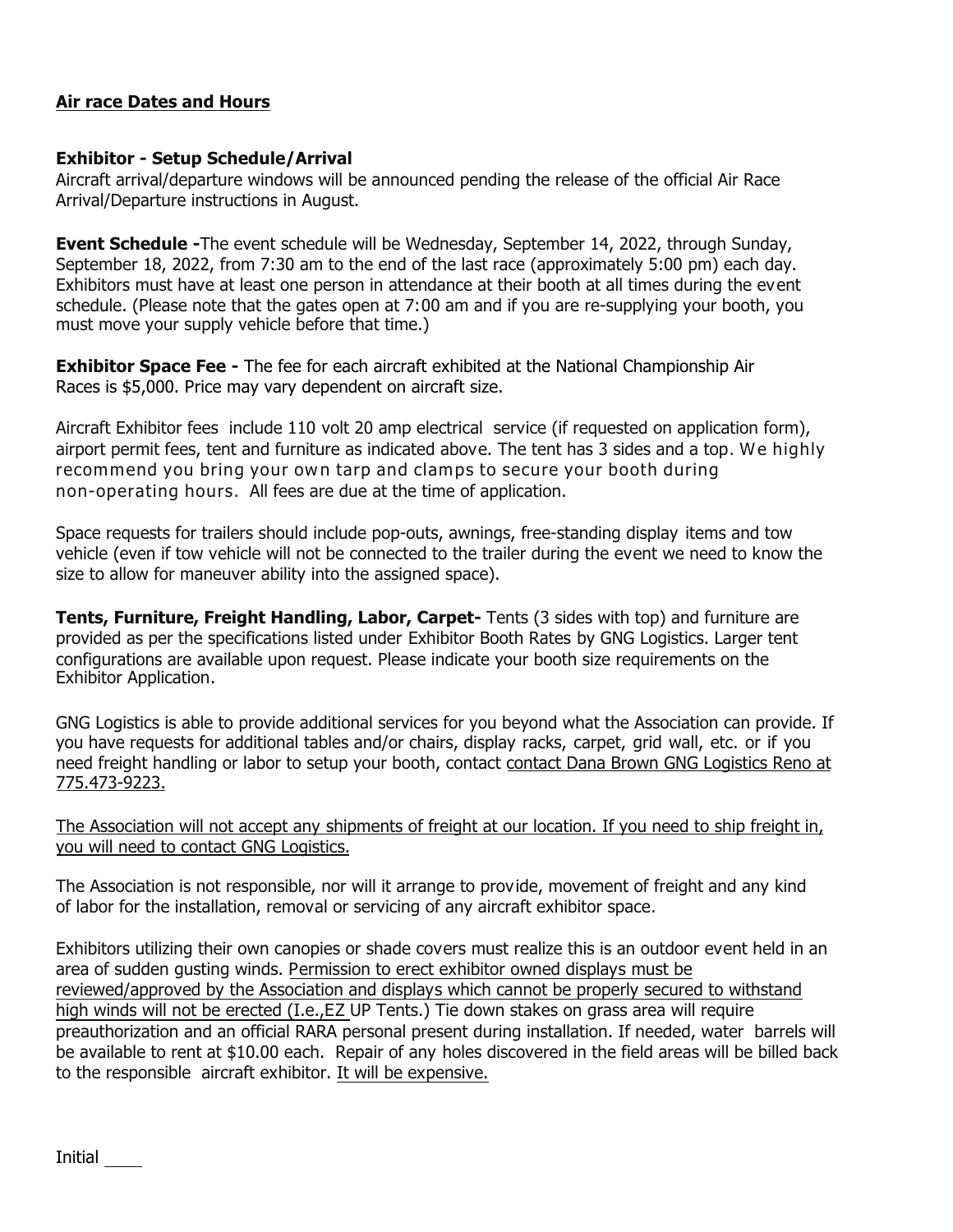**Booth Security** Your supplied tent does not come with a front enclosure (4th side). GNG has a limited number of front enclosures available on a first-come, first-serve basis. It is strongly recommended that you provide your own front enclosure (such as a tarp) and clamps or ties to secure it. While we have 24- hour security onsite, we are not responsible for your loss of goods due to any reason.

**Electricity**- There are a limited number of 20-amp standard service electrical outlets available. If your equipment requires additional power, there may be additional fees. Generators are not permitted. If you plan to use electricity, please bring 160-foot heavy duty extension cords. A three-prong twist lock to standard plug, OSHA approved, junction box adaptor is required to facilitate your power hook-ups. This adapter will be provided for use at the event - **DO NOT** take them home with you. All Exhibitors who plan to use electricity must indicate so on the *Exhibitor Application. It is imperative that the electrical portion of your application be complete and accurate for proper placement of concession on site.* Electricity may not be available during event setup, but will be in place by opening day. Please plan your setup accordingly.

**Wireless Internet** *-* If you plan to use a wireless phone card to access the internet, be aware that during the event, high cell phone usage can cause delays in processing data. The Reno Air Races plans to have wireless available in some areas, however; a back-up plan is highly recommended**.**

**Booth & Space Clean Up** - At the end of each day during the Air Races, each Exhibitor is responsible for the clean-up of their exhibit area . All equipment, whether tents, trailers or push carts, must be attractive, clean and in good repair. Exhibitors must care for and keep in good order their occupied space. It is very important to be aware and take every precaution possible to prevent any possible injury to visitors, guests or employees.

**Parking** - A Re-Supply Parking Pass will be issued to each Exhibitor for their supply vehicle. The vehicle may come inside the gate to re-supply during non-event hours. Exhibitors may not park their supply vehicle in any space other than designated Exhibitor parking areas. Fire lanes shall be maintained and unobstructed at all times. Violator's vehicles will be ticketed by the appropriate authority and towed away at the owner's expense. After loading/unloading, all vehicles must be moved and parked in the designated *Vendor Parking Lot*. Supply parking permits are not needed for setup before Sept. 13, 2022, or after 5 pm Sept. 14, 2022 for most Exhibitors. Exhibitors in the Pit Area will be given supply passes for Monday and Tuesday. All vehicles entering the event area will need to carry valid auto Insurance coverage.

**RV Camping** - The Association has a limited number of dry camping spaces available for RVs. You may reserve a space in advance by filling out the credential request form. Overnight sleeping is not allowed in any area other than the designated RV parking/camping areas.

## **Products Approved**

**To Distribute/ Display** - It is expressly understood that Exhibitors, their agents or their employees are prohibited from distributing or displaying products except for those listed on the Exhibitor Application and approved by the Association. Exhibitors may request the approval of the Association to change the list of articles, products and/or services up to one month prior to the Races. Please submit any changes in writing. Distribution of flying objects (any type of kite, balloon or model airplane, toys that shoot, fling or are otherwise operated by rubber bands) are prohibited. Explosive devices, no matter how minute, will not be allowed. Exhibitors do certify that they are an authorized distributor, manufacturer or licensee of all articles, products and/or services that are distributed and/or displayed at the Air Races.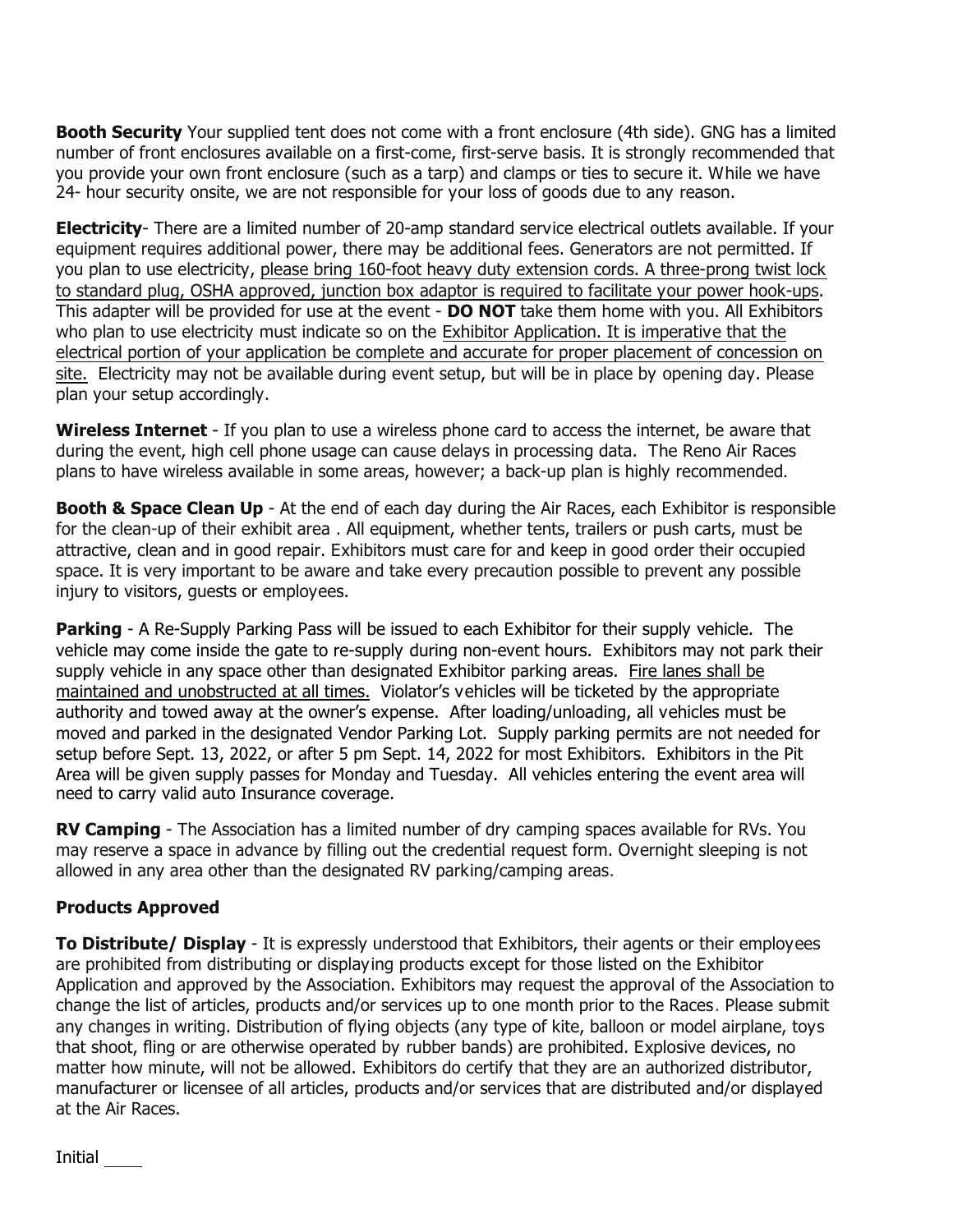**To Give Away** - No food, beverage or merchandise (i.e., visors, hats, sunglasses, T-shirts, etc.) sold by participating Exhibitors may be given away anywhere on the Air Race grounds. Such acts conflict with Exhibitors rights held by others. Exhibitors expecting to dispose of sample and gift items must obtain written permission from the Association.

**Literature** - All literature that is to be distributed or displayed must be received and approved by the Association; otherwise, the Exhibitor will be prohibited from distributing or displaying said material.

**Exclusivity** - Other than sponsorships, the Association will not grant or quarantee an exclusive exhibit right to any Exhibitor for any item or items exhibited at the Air Races.

**Use of Logo** - Products to be sold, offered for sales or otherwise distributed to attendees at the 2022 Reno National Championship Air Races which include a word or words, graphics, designs, photographs or a combination thereof which commemorates, denotes, references or otherwise makes some association with the Reno National Championship Air Races and therefore are likely to be purchased by attendees because of such association, are strictly prohibited for all Exhibitors.

Examples of prohibited wording are (but are not limited to) Reno National Championship Air Races, Reno Air Races 2022, Air Races, etc. The term National Championship Air Races, Reno Air Races and the Air Races pylon, in particular, are registered trademarks and their use is prohibited.

Requests for exemption for any prohibited wording/graphics must be presented in writing to the President/CEO and a copy of the proposed artwork should accompany the request.

Violators of this policy will be removed from the Air Races premises and prosecuted.

**Raffles/Drawings** - Raffles or drawings that have been approved by the Association and which comply with all applicable Federal, State and Local statutes and ordinances will be permitted. All raffles/drawings must be registered with Association prior to confirming the Sales Agreement. The names and addresses of the winners must be filed with the Association within 30 days of the closing date.

**Rules of Conduct** *-* The Association reserves the right to stop and remove and/or relocate any Exhibitor or their representative(s) from exhibiting, or performing any act or practice which, in the opinion of the Association, is objectionable, interferes with the performance of others or creates a health, safety or fire hazard.

All Exhibitors are expected to conduct themselves in a professional manner or will be asked to leave immediately, according to the rules of this agreement. Any unruly conduct, refusal to follow rules or use of foul language to Air Races patrons or personnel will be considered grounds for immediate expulsion from the Air Races. Exhibitors in violation of these rules will not be invited to return to subsequent Air Races.

The Association provides a service to both Exhibitors and Air Races fans. It is our policy to maintain clean facilities and neat grounds and respect our visitors. We must insist that our Exhibitors provide the same respect for our Air Races fans as well as fellow Exhibitors. For our mutual benefit, we retain the right to remove any Exhibitor from the Air Races grounds if the Association feels that the Exhibitor violates our rules of conduct or does not comply with the signed agreement and written rules.

The decision of the Association on all matters not covered in these conditions will be accepted as final.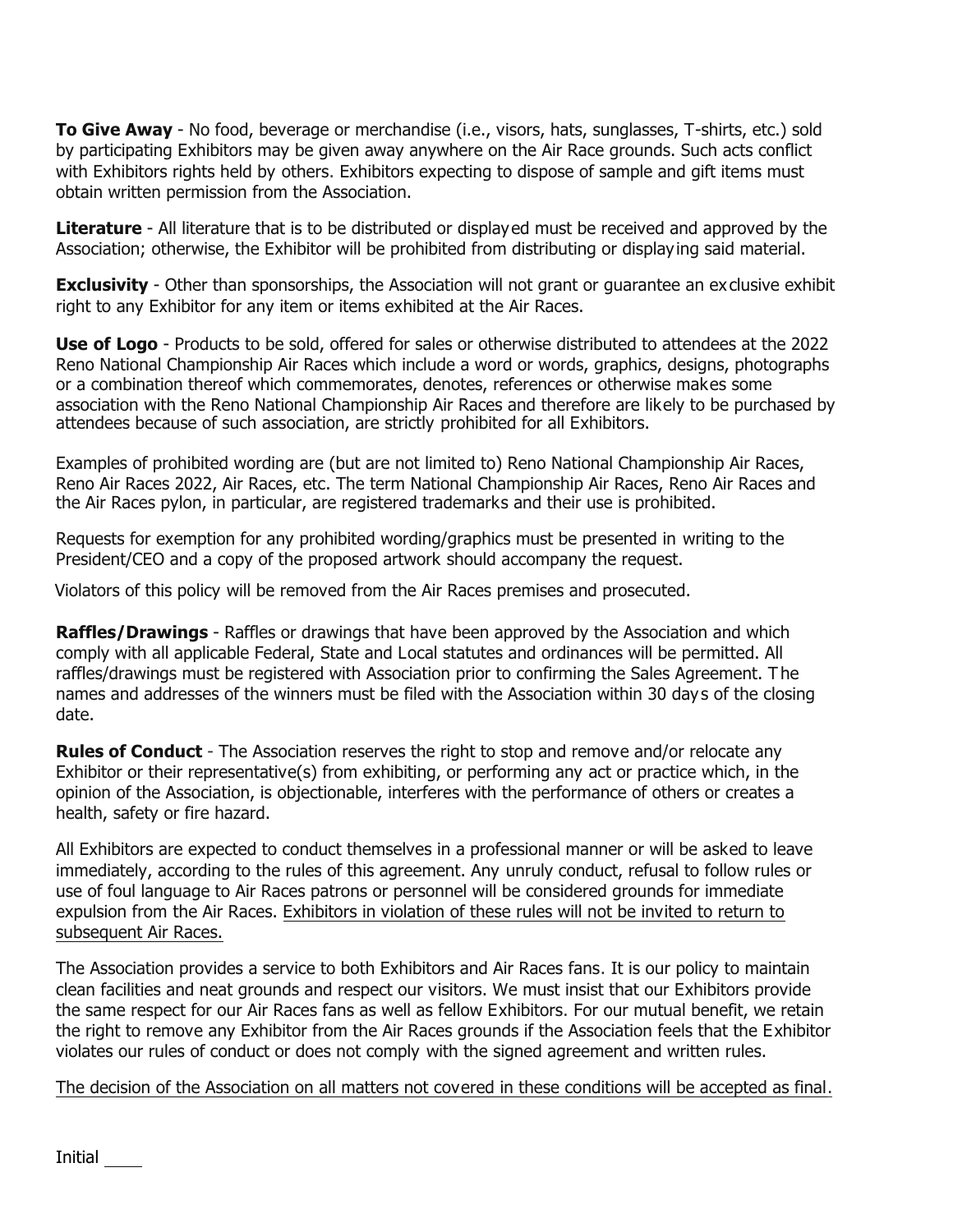## *General Policies and Rules*

**Refund and Cancellation** - Exhibitors wishing to cancel a booth or space after an agreement has been signed must submit their request in writing. All refunds are subject to approval of the President/CEO of the Reno Air Racing Association. A minimum of a \$100 cancellation fee will apply. No refunds will be made after August 1, 2022.

**Inclement Weather/Event Interruption Policy** - In the event of inclement weather or should the Air Races be interrupted in any way, regardless of cause, the Association will do everything reasonably possible to continue or resume the Air Races at the earliest possible opportunity. There will be no refunds. The request to close any booth early must be made to the Director of Finance or Director of Event Services on site prior to the closing of the booth.

**Air Race Attendance** *-* The Association is not responsible for decreases in normal Air Races attendance due to acts of God, weather, or any other cause.

**Nevada Bad Check Law** *-* The issuance of a check or draft without sufficient money or with the intent to defraud is punishable by imprisonment in the county jail for not more than 6 months or by a fine of not more than \$1,000 or by both fine and imprisonment. Exhibitors' checks issued to RARA and returned for non-sufficient funds will be aggressively pursued for criminal prosecution. Further, any Exhibitor issuing a check that is returned shall be precluded from any further business opportunities with the Association. Exhibitors are responsible for any returned check fees.

**Local, State, and Federal Statutes and Ordinances** - Exhibitors shall comply with the laws, rules, regulations and codes of the State of Nevada, Washoe County, City of Reno, Reno-Tahoe Airport Authority and the Association that may include, but are not limited to, Worker's Compensation, insurance, health and safety, fire, construction and utilities. In addition, Exhibitors must comply with all applicable Federal, State and Local statutes and ordinances and must assume full responsibility for the payment of all sales, use and processor interest, taxes, assessments and/or fees occasioned by their use of the premises.

**Fire Marshal Regulations** - All Exhibitors are required to abide by rules and regulations as set forth by the City of Reno Fire Marshal's Office. Deputies of the Fire Marshal will be on the grounds during move-in as well as Air Races event days to inspect booths and may demand the removal of any exhibits not conforming to rules.

#### *Terms of Agreement*

Your organization shall act as an independent contractor and not as an agent or representative of the Association. You shall not hold yourself out as speaking for or on behalf of the Association nor permit anyone under your authority to do so.

In determining the number, size and location of booths, the Association will not be unreasonable or arbitrary, but the Association may consider the needs and requirements of other Exhibitors, traffic, crowd control and other matters relevant to the operation of the event.

You shall designate in writing the name, address and telephone number of the responsible person in your organization who is authorized to speak for and to fully represent your organization in connection with your exhibit. You may at any time change representatives by a new written designation. Unless otherwise specified, the contact name and contact information provided on the *Aircraft Exhibitor Application* will constitute this designation.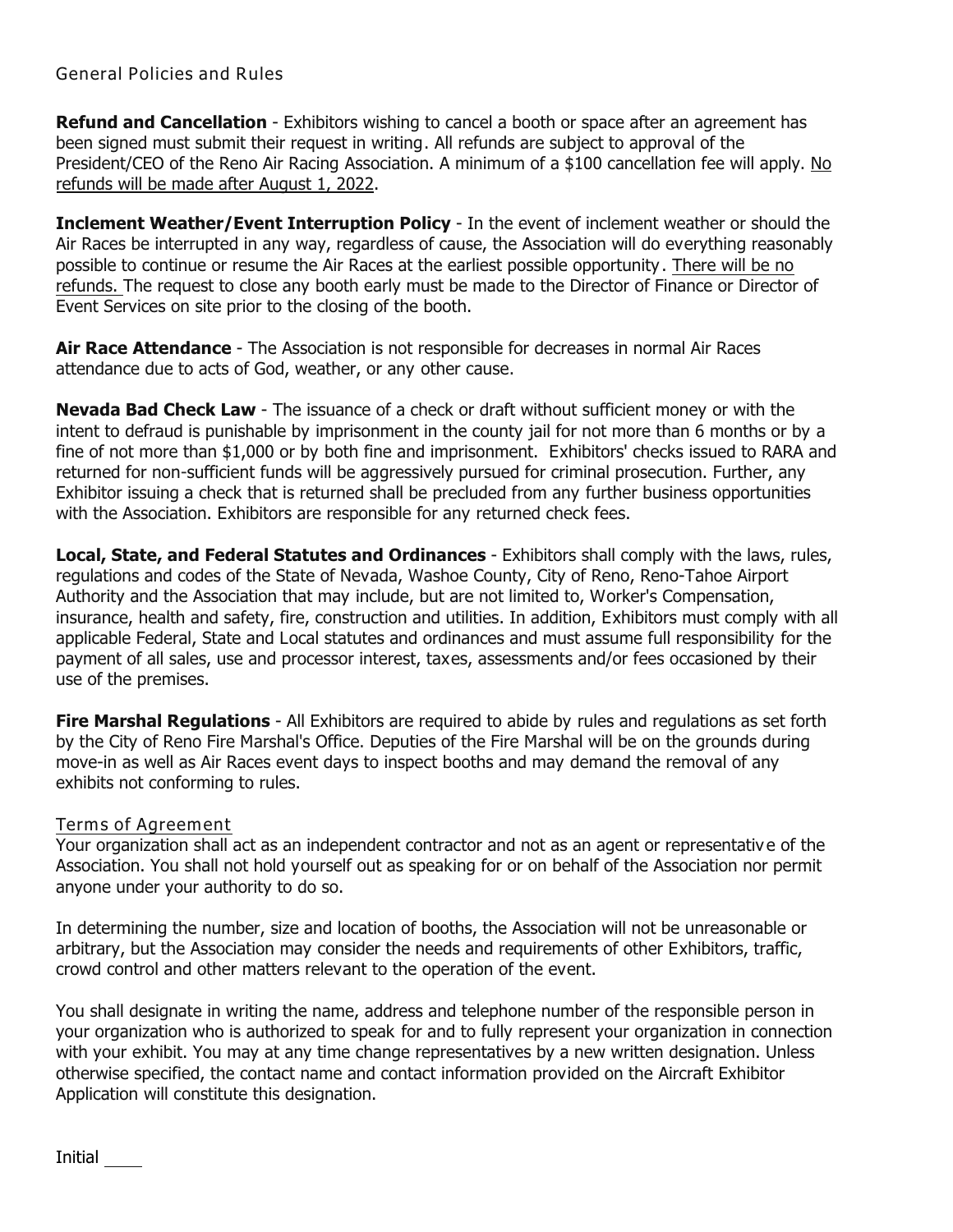This right to exhibit is granted specifically to your organization and may not be transferred, assigned or subcontracted, in whole or in part, without the written consent of the Association. **No sharing of booth space with another exhibitor is allowed without express written permission from the Association.** 

The foregoing exhibit privilege is granted for this year's event only, and neither your organization nor the Association shall be obligated for any future year. If the terms of this agreement are accepted, it will be your responsibility to perform in a manner that creates a favorable public impression and goodwill for the National Championship Air Races and for the community at large.

Please sign below and return to the Association to indicate your acceptance of the agreement. It is mutually understood and agreed that no alteration or variation of the terms of this agreement shall be valid unless made in writing and signed by the parties thereto.

*Accepted and agreed to by:*

| Company                                                                      | Date                                 |  |
|------------------------------------------------------------------------------|--------------------------------------|--|
| Official Representative Printed Name                                         | Representative Signature<br>Official |  |
| Kathy Harnack<br>Director of Development<br>Reno Air Races Association, Inc. | Date                                 |  |

## **Please printout and read entire Aircraft Exhibitors Agreement, fill out all required information, sign above and mail, email to:**

**Reno Air Races Aircraft Exhibitor Application 14501 Mt. Anderson Street Reno, NV 89506**

Or Email to **[kharnack@airrace.org](mailto:kharnack@airrace.org) and [tjk30281@yahoo.com](mailto:tjk30281@yahoo.com)**

Or FAX completed application to **775.972.6663 or 775.972.6429** If faxing, please call Reno Air Races to confirm receipt